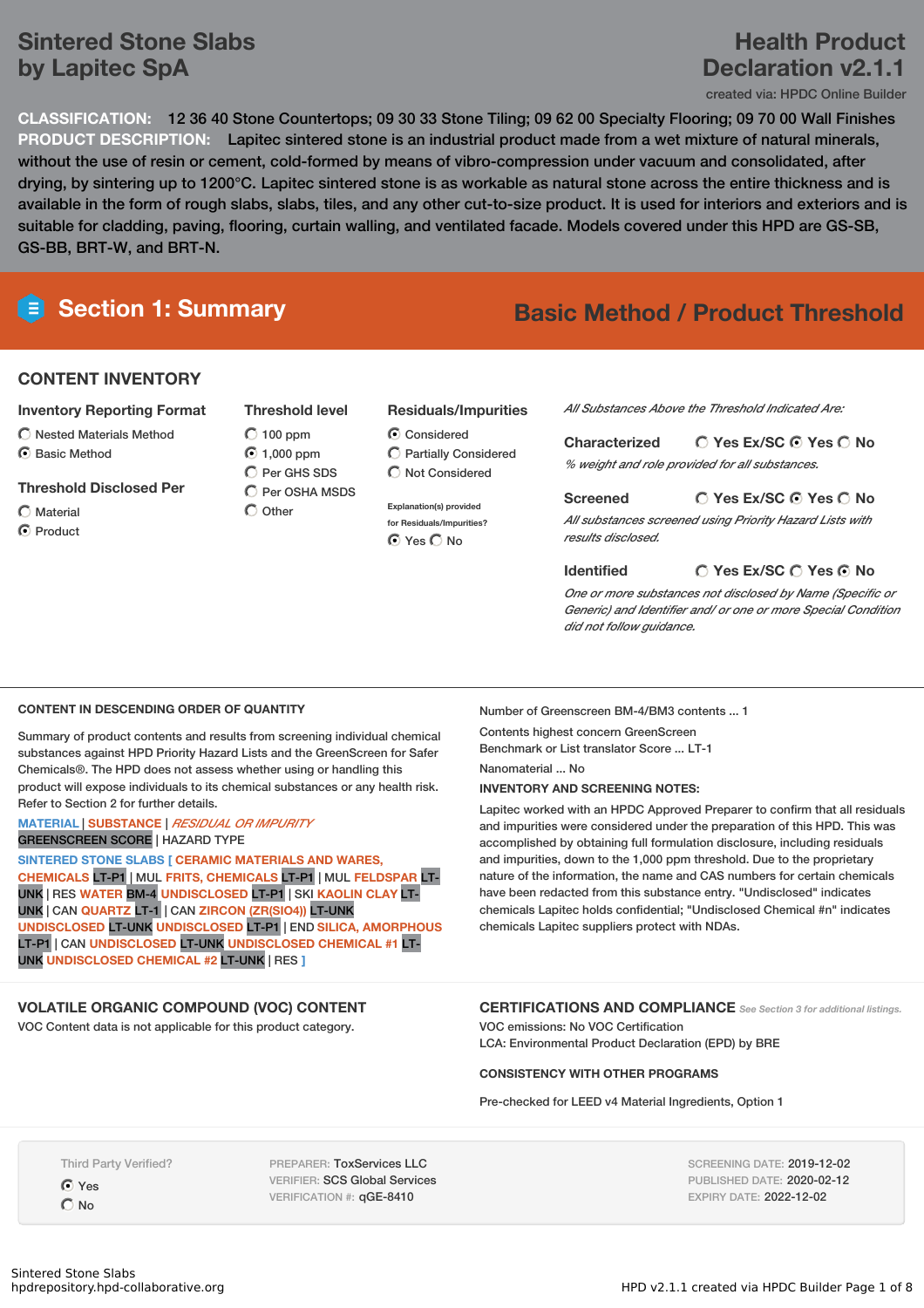This section lists contents in a product based on specific threshold(s) and reports detailed health information including hazards. This *HPD uses the inventory method indicated above, which is one of three possible methods:*

- *Basic Inventory method with Product-level threshold.*
- *Nested Material Inventory method with Product-level threshold*
- *Nested Material Inventory method with individual Material-level thresholds*

Definitions and requirements for the three inventory methods and requirements for each data field can be found in the HPD Open *Standard version 2.1.1, available on the HPDC website at: www.hpd-collaborative.org/hpd-2-1-1-standard*

# **SINTERED STONE SLABS**

PRODUCT THRESHOLD: 1000 ppm RESIDUALS AND IMPURITIES CONSIDERED: Yes

RESIDUALS AND IMPURITIES NOTES: Lapitec worked with an HPDC Approved Preparer to confirm that all residuals and impurities were considered under the preparation of this HPD. This was accomplished by obtaining full formulation disclosure, including residuals and impurities, down to the 1,000 ppm threshold.

OTHER PRODUCT NOTES: Models covered under this HPD are GS-SB, GS-BB, BRT-W, and BRT-N. During the manufacturing process (Sinterization process), a combination of techniques create physical change in the material converting these ingredients into a benign sintered stone product.

|                         | <b>CERAMIC MATERIALS AND WARES, CHEMICALS</b>                                               |          |                 |                                   |                                   | ID: 66402-68-4 |
|-------------------------|---------------------------------------------------------------------------------------------|----------|-----------------|-----------------------------------|-----------------------------------|----------------|
|                         | HAZARD SCREENING METHOD: Pharos Chemical and Materials Library                              |          |                 | HAZARD SCREENING DATE: 2019-12-02 |                                   |                |
| %: $53.00 - 60.00$      | GS: LT-P1                                                                                   | RC: None |                 | NANO: No                          | ROLE: Structure Component         |                |
| <b>HAZARD TYPE</b>      | AGENCY AND LIST TITLES                                                                      |          | <b>WARNINGS</b> |                                   |                                   |                |
| <b>MULTIPLE</b>         | German FEA - Substances Hazardous to<br>Waters                                              |          |                 |                                   | Class 3 - Severe Hazard to Waters |                |
|                         | SUBSTANCE NOTES: The range of 53% - 60% is only in reference to the GS-SB and GS-BB models. |          |                 |                                   |                                   |                |
| <b>FRITS, CHEMICALS</b> |                                                                                             |          |                 |                                   |                                   | ID: 65997-18-4 |
|                         | HAZARD SCREENING METHOD: Pharos Chemical and Materials Library                              |          |                 | HAZARD SCREENING DATE: 2019-12-02 |                                   |                |
| %: $42.00 - 80.00$      | $GS: LT-PI$                                                                                 | RC: None |                 | NANO: No                          | ROLE: Structure Component         |                |
| <b>HAZARD TYPE</b>      | AGENCY AND LIST TITLES                                                                      |          | WARNINGS        |                                   |                                   |                |
| <b>MULTIPLE</b>         | German FEA - Substances Hazardous to<br>Waters                                              |          |                 | Class 2 - Hazard to Waters        |                                   |                |
|                         | SUBSTANCE NOTES: The range of 42% - 80% is only in reference to the BRT-W and BRT-N models. |          |                 |                                   |                                   |                |
| <b>FELDSPAR</b>         |                                                                                             |          |                 |                                   |                                   | ID: 68476-25-5 |
| red Stone Slabs         |                                                                                             |          |                 |                                   |                                   |                |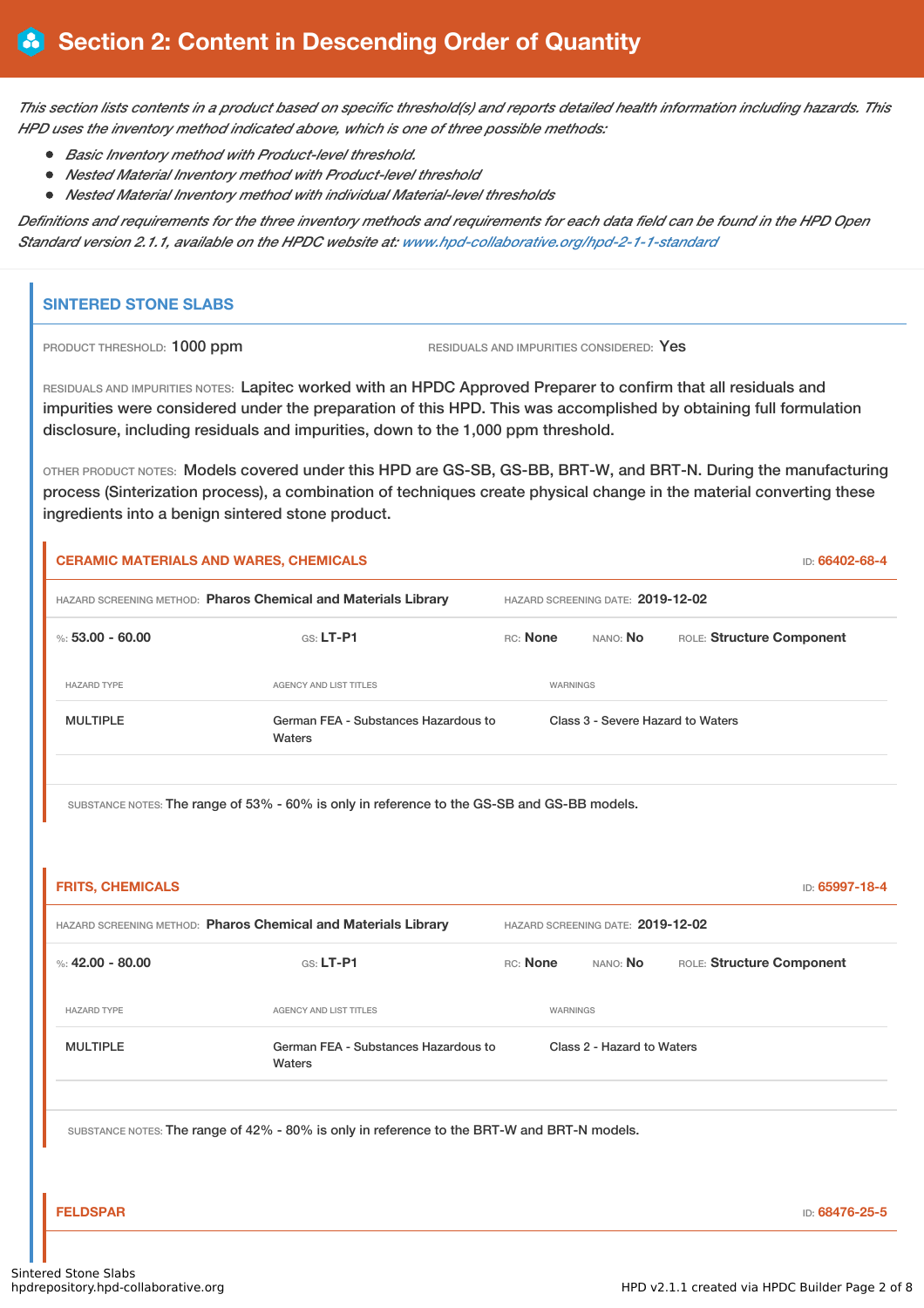| %: $8.30 - 12.45$<br>GS: LT-UNK<br>RC: None<br>NANO: No<br><b>HAZARD TYPE</b><br><b>AGENCY AND LIST TITLES</b><br>WARNINGS<br><b>RESPIRATORY</b><br><b>AOEC - Asthmagens</b><br>Asthmagen (Rs) - sensitizer-induced<br><b>SUBSTANCE NOTES:</b><br><b>WATER</b><br>HAZARD SCREENING METHOD: Pharos Chemical and Materials Library<br>HAZARD SCREENING DATE: 2019-12-02<br>%: $8.05 - 11.70$<br>GS: <b>BM-4</b><br>ROLE: Structure, Rheological Modifier, and Binder<br>RC:<br>NANO:<br><b>Components</b><br><b>None</b><br>No<br><b>HAZARD TYPE</b><br><b>AGENCY AND LIST TITLES</b><br>WARNINGS<br>None found<br><b>SUBSTANCE NOTES:</b><br><b>UNDISCLOSED</b><br>HAZARD SCREENING METHOD: Pharos Chemical and Materials Library<br>HAZARD SCREENING DATE: 2019-12-02<br>%: $4.80 - 6.00$<br>GS: LT-P1<br>RC: None<br>NANO: No<br><b>HAZARD TYPE</b><br><b>AGENCY AND LIST TITLES</b><br>WARNINGS<br><b>SKIN IRRITATION</b><br>EU - GHS (H-Statements)<br>H314 - Causes severe skin burns and eye damage<br>information, the name and CAS number for this chemical have been redacted from this substance entry.<br><b>KAOLIN CLAY</b><br>HAZARD SCREENING METHOD: Pharos Chemical and Materials Library<br>HAZARD SCREENING DATE: 2019-12-02<br>%: $4.15 - 12.45$<br>GS: LT-UNK<br>RC: None<br>NANO: No<br><b>HAZARD TYPE</b><br><b>AGENCY AND LIST TITLES</b><br>WARNINGS<br><b>CANCER</b><br><b>MAK</b><br>Carcinogen Group 3B - Evidence of carcinogenic effects<br>but not sufficient for classification | HAZARD SCREENING DATE: 2019-12-02                                                                                                                                                                                                                                       |  |  |  |  |  | HAZARD SCREENING METHOD: Pharos Chemical and Materials Library |  |
|---------------------------------------------------------------------------------------------------------------------------------------------------------------------------------------------------------------------------------------------------------------------------------------------------------------------------------------------------------------------------------------------------------------------------------------------------------------------------------------------------------------------------------------------------------------------------------------------------------------------------------------------------------------------------------------------------------------------------------------------------------------------------------------------------------------------------------------------------------------------------------------------------------------------------------------------------------------------------------------------------------------------------------------------------------------------------------------------------------------------------------------------------------------------------------------------------------------------------------------------------------------------------------------------------------------------------------------------------------------------------------------------------------------------------------------------------------------------------------------------------------------|-------------------------------------------------------------------------------------------------------------------------------------------------------------------------------------------------------------------------------------------------------------------------|--|--|--|--|--|----------------------------------------------------------------|--|
|                                                                                                                                                                                                                                                                                                                                                                                                                                                                                                                                                                                                                                                                                                                                                                                                                                                                                                                                                                                                                                                                                                                                                                                                                                                                                                                                                                                                                                                                                                               | ROLE: Structure Component                                                                                                                                                                                                                                               |  |  |  |  |  |                                                                |  |
|                                                                                                                                                                                                                                                                                                                                                                                                                                                                                                                                                                                                                                                                                                                                                                                                                                                                                                                                                                                                                                                                                                                                                                                                                                                                                                                                                                                                                                                                                                               |                                                                                                                                                                                                                                                                         |  |  |  |  |  |                                                                |  |
|                                                                                                                                                                                                                                                                                                                                                                                                                                                                                                                                                                                                                                                                                                                                                                                                                                                                                                                                                                                                                                                                                                                                                                                                                                                                                                                                                                                                                                                                                                               |                                                                                                                                                                                                                                                                         |  |  |  |  |  |                                                                |  |
|                                                                                                                                                                                                                                                                                                                                                                                                                                                                                                                                                                                                                                                                                                                                                                                                                                                                                                                                                                                                                                                                                                                                                                                                                                                                                                                                                                                                                                                                                                               |                                                                                                                                                                                                                                                                         |  |  |  |  |  |                                                                |  |
|                                                                                                                                                                                                                                                                                                                                                                                                                                                                                                                                                                                                                                                                                                                                                                                                                                                                                                                                                                                                                                                                                                                                                                                                                                                                                                                                                                                                                                                                                                               | ID: 7732-18-5                                                                                                                                                                                                                                                           |  |  |  |  |  |                                                                |  |
|                                                                                                                                                                                                                                                                                                                                                                                                                                                                                                                                                                                                                                                                                                                                                                                                                                                                                                                                                                                                                                                                                                                                                                                                                                                                                                                                                                                                                                                                                                               |                                                                                                                                                                                                                                                                         |  |  |  |  |  |                                                                |  |
|                                                                                                                                                                                                                                                                                                                                                                                                                                                                                                                                                                                                                                                                                                                                                                                                                                                                                                                                                                                                                                                                                                                                                                                                                                                                                                                                                                                                                                                                                                               |                                                                                                                                                                                                                                                                         |  |  |  |  |  |                                                                |  |
|                                                                                                                                                                                                                                                                                                                                                                                                                                                                                                                                                                                                                                                                                                                                                                                                                                                                                                                                                                                                                                                                                                                                                                                                                                                                                                                                                                                                                                                                                                               |                                                                                                                                                                                                                                                                         |  |  |  |  |  |                                                                |  |
|                                                                                                                                                                                                                                                                                                                                                                                                                                                                                                                                                                                                                                                                                                                                                                                                                                                                                                                                                                                                                                                                                                                                                                                                                                                                                                                                                                                                                                                                                                               | No warnings found on HPD Priority Hazard Lists                                                                                                                                                                                                                          |  |  |  |  |  |                                                                |  |
|                                                                                                                                                                                                                                                                                                                                                                                                                                                                                                                                                                                                                                                                                                                                                                                                                                                                                                                                                                                                                                                                                                                                                                                                                                                                                                                                                                                                                                                                                                               |                                                                                                                                                                                                                                                                         |  |  |  |  |  |                                                                |  |
|                                                                                                                                                                                                                                                                                                                                                                                                                                                                                                                                                                                                                                                                                                                                                                                                                                                                                                                                                                                                                                                                                                                                                                                                                                                                                                                                                                                                                                                                                                               | ROLE: Binder Component                                                                                                                                                                                                                                                  |  |  |  |  |  |                                                                |  |
|                                                                                                                                                                                                                                                                                                                                                                                                                                                                                                                                                                                                                                                                                                                                                                                                                                                                                                                                                                                                                                                                                                                                                                                                                                                                                                                                                                                                                                                                                                               |                                                                                                                                                                                                                                                                         |  |  |  |  |  |                                                                |  |
|                                                                                                                                                                                                                                                                                                                                                                                                                                                                                                                                                                                                                                                                                                                                                                                                                                                                                                                                                                                                                                                                                                                                                                                                                                                                                                                                                                                                                                                                                                               |                                                                                                                                                                                                                                                                         |  |  |  |  |  |                                                                |  |
|                                                                                                                                                                                                                                                                                                                                                                                                                                                                                                                                                                                                                                                                                                                                                                                                                                                                                                                                                                                                                                                                                                                                                                                                                                                                                                                                                                                                                                                                                                               | SUBSTANCE NOTES: This substance was properly screened by the HPD Approved Preparer. The HPDC Approved Preparer obtained full<br>disclosure down to the 1,000 ppm threshold for the trade name ingredient containing this chemical. Due to the proprietary nature of the |  |  |  |  |  |                                                                |  |
|                                                                                                                                                                                                                                                                                                                                                                                                                                                                                                                                                                                                                                                                                                                                                                                                                                                                                                                                                                                                                                                                                                                                                                                                                                                                                                                                                                                                                                                                                                               | ID: 1332-58-7                                                                                                                                                                                                                                                           |  |  |  |  |  |                                                                |  |
|                                                                                                                                                                                                                                                                                                                                                                                                                                                                                                                                                                                                                                                                                                                                                                                                                                                                                                                                                                                                                                                                                                                                                                                                                                                                                                                                                                                                                                                                                                               |                                                                                                                                                                                                                                                                         |  |  |  |  |  |                                                                |  |
|                                                                                                                                                                                                                                                                                                                                                                                                                                                                                                                                                                                                                                                                                                                                                                                                                                                                                                                                                                                                                                                                                                                                                                                                                                                                                                                                                                                                                                                                                                               | ROLE: Structure Component                                                                                                                                                                                                                                               |  |  |  |  |  |                                                                |  |
|                                                                                                                                                                                                                                                                                                                                                                                                                                                                                                                                                                                                                                                                                                                                                                                                                                                                                                                                                                                                                                                                                                                                                                                                                                                                                                                                                                                                                                                                                                               |                                                                                                                                                                                                                                                                         |  |  |  |  |  |                                                                |  |
|                                                                                                                                                                                                                                                                                                                                                                                                                                                                                                                                                                                                                                                                                                                                                                                                                                                                                                                                                                                                                                                                                                                                                                                                                                                                                                                                                                                                                                                                                                               |                                                                                                                                                                                                                                                                         |  |  |  |  |  |                                                                |  |
| <b>SUBSTANCE NOTES:</b>                                                                                                                                                                                                                                                                                                                                                                                                                                                                                                                                                                                                                                                                                                                                                                                                                                                                                                                                                                                                                                                                                                                                                                                                                                                                                                                                                                                                                                                                                       |                                                                                                                                                                                                                                                                         |  |  |  |  |  |                                                                |  |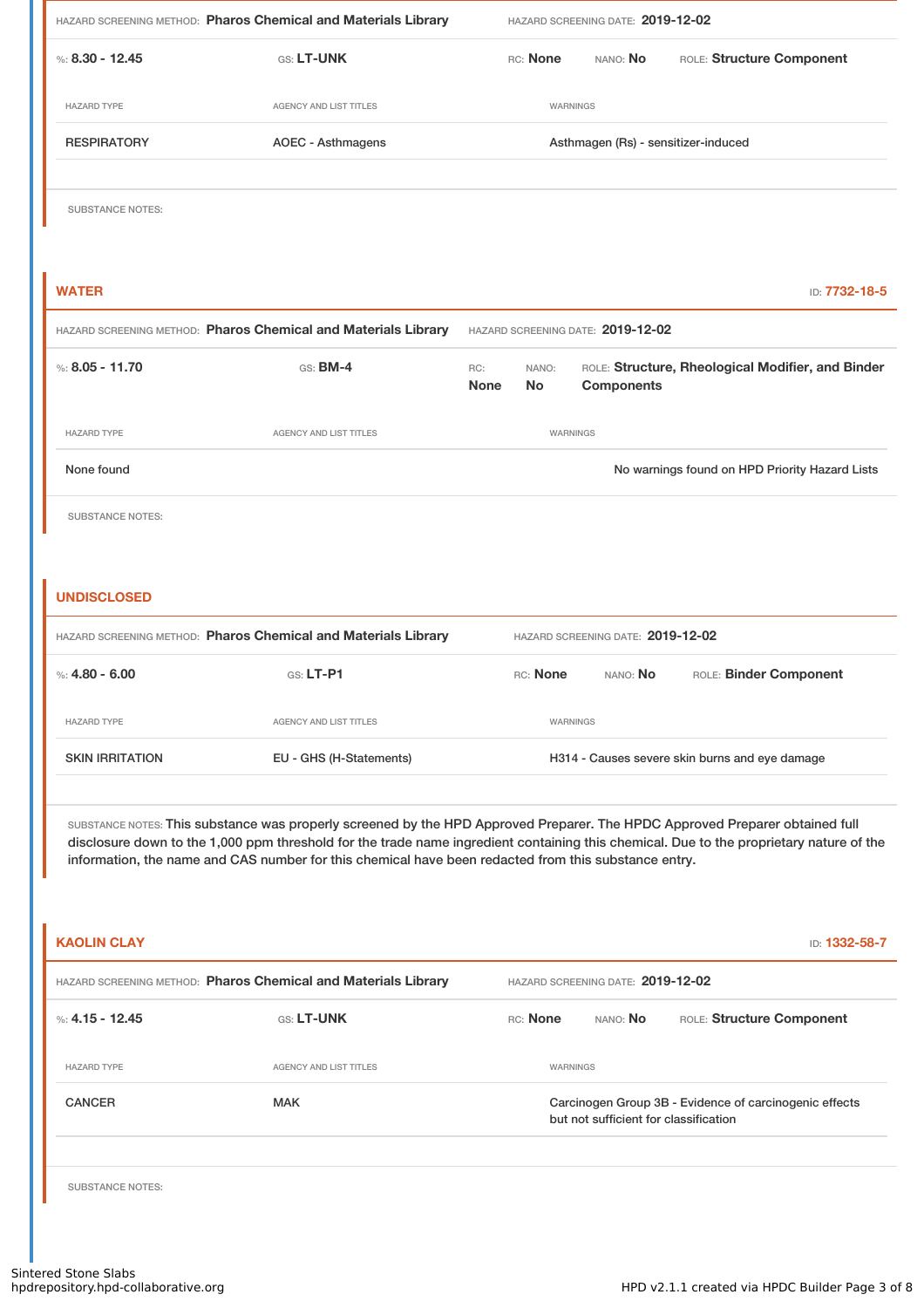|                    | HAZARD SCREENING METHOD: Pharos Chemical and Materials Library |                                                                                  | HAZARD SCREENING DATE: 2019-12-02 |                                            |  |  |
|--------------------|----------------------------------------------------------------|----------------------------------------------------------------------------------|-----------------------------------|--------------------------------------------|--|--|
| %: $1.70 - 2.70$   | $GS: LT-1$                                                     | RC: None                                                                         | NANO: <b>No</b>                   | ROLE: Structure Component                  |  |  |
| <b>HAZARD TYPE</b> | <b>AGENCY AND LIST TITLES</b>                                  |                                                                                  | WARNINGS                          |                                            |  |  |
| <b>CANCER</b>      | <b>IARC</b>                                                    |                                                                                  |                                   | Group 1 - Agent is Carcinogenic to humans  |  |  |
| <b>CANCER</b>      | <b>US CDC - Occupational Carcinogens</b>                       |                                                                                  | Occupational Carcinogen           |                                            |  |  |
| <b>CANCER</b>      | CA EPA - Prop 65                                               | Carcinogen - specific to chemical form or exposure route                         |                                   |                                            |  |  |
| <b>CANCER</b>      | <b>IARC</b>                                                    | Group 1 - Agent is carcinogenic to humans - inhaled from<br>occupational sources |                                   |                                            |  |  |
| <b>CANCER</b>      | US NIH - Report on Carcinogens                                 | Known to be Human Carcinogen (respirable size -<br>occupational setting)         |                                   |                                            |  |  |
| <b>CANCER</b>      | <b>MAK</b>                                                     | Carcinogen Group 1 - Substances that cause cancer in<br>man                      |                                   |                                            |  |  |
| <b>CANCER</b>      | GHS - New Zealand                                              |                                                                                  |                                   | 6.7A - Known or presumed human carcinogens |  |  |
| <b>CANCER</b>      | GHS - Japan                                                    |                                                                                  |                                   | Carcinogenicity - Category 1A [H350]       |  |  |
| <b>CANCER</b>      | <b>GHS - Australia</b>                                         | H350i - May cause cancer by inhalation                                           |                                   |                                            |  |  |
|                    |                                                                |                                                                                  |                                   |                                            |  |  |

SUBSTANCE NOTES:

| <b>ZIRCON (ZR(SIO4))</b> |                                                                                                                                                                                                                                                                         |                                   |                                       | ID: 14940-68-2                                 |  |  |  |  |
|--------------------------|-------------------------------------------------------------------------------------------------------------------------------------------------------------------------------------------------------------------------------------------------------------------------|-----------------------------------|---------------------------------------|------------------------------------------------|--|--|--|--|
|                          | HAZARD SCREENING METHOD: Pharos Chemical and Materials Library                                                                                                                                                                                                          | HAZARD SCREENING DATE: 2019-12-02 |                                       |                                                |  |  |  |  |
| %: $1.00 - 2.00$         | GS: LT-UNK                                                                                                                                                                                                                                                              | RC: None                          | ROLE: Structure Component<br>NANO: No |                                                |  |  |  |  |
| <b>HAZARD TYPE</b>       | <b>AGENCY AND LIST TITLES</b>                                                                                                                                                                                                                                           | WARNINGS                          |                                       |                                                |  |  |  |  |
| None found               |                                                                                                                                                                                                                                                                         |                                   |                                       | No warnings found on HPD Priority Hazard Lists |  |  |  |  |
| <b>SUBSTANCE NOTES:</b>  |                                                                                                                                                                                                                                                                         |                                   |                                       |                                                |  |  |  |  |
|                          |                                                                                                                                                                                                                                                                         |                                   |                                       |                                                |  |  |  |  |
| <b>UNDISCLOSED</b>       |                                                                                                                                                                                                                                                                         |                                   |                                       |                                                |  |  |  |  |
|                          | HAZARD SCREENING METHOD: Pharos Chemical and Materials Library                                                                                                                                                                                                          | HAZARD SCREENING DATE: 2019-12-02 |                                       |                                                |  |  |  |  |
| %: $1.00 - 3.00$         | GS: LT-UNK                                                                                                                                                                                                                                                              | RC: None                          | NANO: No                              | ROLE: Structure Component                      |  |  |  |  |
| <b>HAZARD TYPE</b>       | AGENCY AND LIST TITLES                                                                                                                                                                                                                                                  | WARNINGS                          |                                       |                                                |  |  |  |  |
| None found               |                                                                                                                                                                                                                                                                         |                                   |                                       | No warnings found on HPD Priority Hazard Lists |  |  |  |  |
|                          | SUBSTANCE NOTES: This substance was properly screened by the HPD Approved Preparer. The HPDC Approved Preparer obtained full<br>disclosure down to the 1,000 ppm threshold for the trade name ingredient containing this chemical. Due to the proprietary nature of the |                                   |                                       |                                                |  |  |  |  |

information, the name and CAS number for this chemical have been redacted from this substance entry.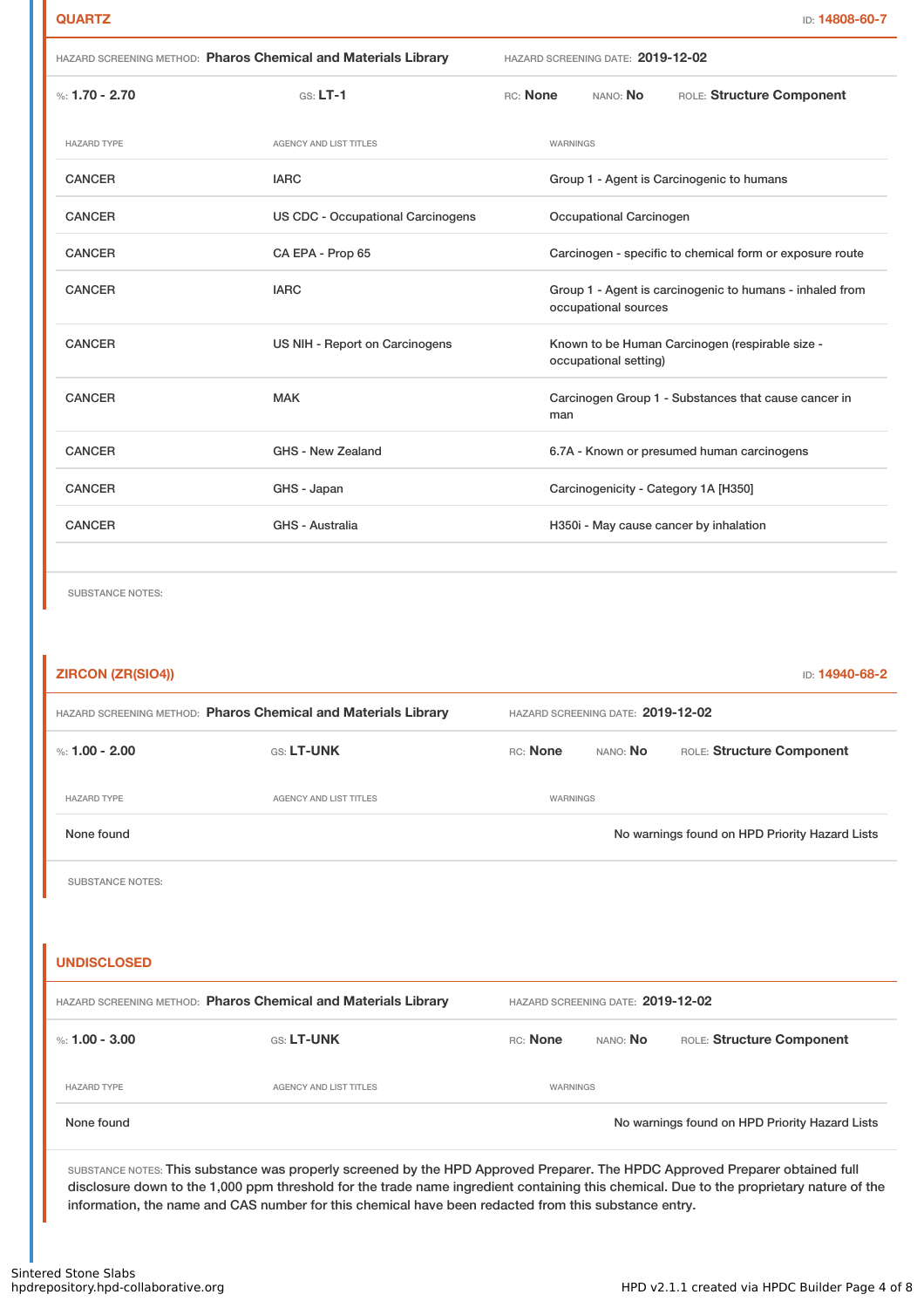| <b>UNDISCLOSE</b> |  |
|-------------------|--|
|                   |  |

| %: $0.09 - 3.00$<br>$GS: LT- P1$<br>RC: None<br>nano: <b>No</b><br>AGENCY AND LIST TITLES<br><b>HAZARD TYPE</b><br>WARNINGS<br><b>Potential Endocrine Disruptor</b> |                  | HAZARD SCREENING METHOD: Pharos Chemical and Materials Library | HAZARD SCREENING DATE: 2019-12-02 |                                      |  |  |
|---------------------------------------------------------------------------------------------------------------------------------------------------------------------|------------------|----------------------------------------------------------------|-----------------------------------|--------------------------------------|--|--|
|                                                                                                                                                                     |                  |                                                                |                                   | ROLE: Rheological Modifier Component |  |  |
|                                                                                                                                                                     |                  |                                                                |                                   |                                      |  |  |
|                                                                                                                                                                     | <b>ENDOCRINE</b> | <b>TEDX - Potential Endocrine Disruptors</b>                   |                                   |                                      |  |  |

SUBSTANCE NOTES: This substance was properly screened by the HPD Approved Preparer. The HPDC Approved Preparer obtained full disclosure down to the 1,000 ppm threshold for the trade name ingredient containing this chemical. Due to the proprietary nature of the information, the name and CAS number for this chemical have been redacted from this substance entry.

| <b>SILICA, AMORPHOUS</b> |                                                                                                     |                                        |                 | <b>ID: 7631-86-9</b>                 |  |  |
|--------------------------|-----------------------------------------------------------------------------------------------------|----------------------------------------|-----------------|--------------------------------------|--|--|
|                          | HAZARD SCREENING METHOD: Pharos Chemical and Materials Library<br>HAZARD SCREENING DATE: 2019-12-02 |                                        |                 |                                      |  |  |
| %: $0.00 - 5.00$         | $GS: LT-P1$                                                                                         | RC: None                               | NANO: <b>No</b> | ROLE: Structure Component            |  |  |
| <b>HAZARD TYPE</b>       | <b>AGENCY AND LIST TITLES</b>                                                                       | WARNINGS                               |                 |                                      |  |  |
| <b>CANCER</b>            | GHS - Japan                                                                                         |                                        |                 | Carcinogenicity - Category 1A [H350] |  |  |
| <b>CANCER</b>            | GHS - Australia                                                                                     | H350i - May cause cancer by inhalation |                 |                                      |  |  |
|                          |                                                                                                     |                                        |                 |                                      |  |  |

SUBSTANCE NOTES:

## **UNDISCLOSED**

| HAZARD SCREENING METHOD: Pharos Chemical and Materials Library |                        |          | HAZARD SCREENING DATE: 2019-12-02 |                                                |  |  |  |
|----------------------------------------------------------------|------------------------|----------|-----------------------------------|------------------------------------------------|--|--|--|
| %: 0.00 - 0.18                                                 | <b>GS: LT-UNK</b>      | RC: None | nano: <b>No</b>                   | ROLE: Rheological Modifier Component           |  |  |  |
| <b>HAZARD TYPE</b>                                             | AGENCY AND LIST TITLES |          | WARNINGS                          |                                                |  |  |  |
| None found                                                     |                        |          |                                   | No warnings found on HPD Priority Hazard Lists |  |  |  |

SUBSTANCE NOTES: This substance was properly screened by the HPD Approved Preparer. The HPDC Approved Preparer obtained full disclosure down to the 1,000 ppm threshold for the trade name ingredient containing this chemical. Due to the proprietary nature of the information, the name and CAS number for this chemical have been redacted from this substance entry.

| <b>UNDISCLOSED CHEMICAL #1</b><br><b>ID:</b> Undisclosed       |                                   |                 |          |                                                |  |
|----------------------------------------------------------------|-----------------------------------|-----------------|----------|------------------------------------------------|--|
| HAZARD SCREENING METHOD: Pharos Chemical and Materials Library | HAZARD SCREENING DATE: 2019-12-02 |                 |          |                                                |  |
| %: 0.00 - 4.00                                                 | <b>GS: LT-UNK</b>                 | <b>RC:</b> None | NANO: No | ROLE: Structure Component                      |  |
| <b>HAZARD TYPE</b>                                             | <b>AGENCY AND LIST TITLES</b>     | WARNINGS        |          |                                                |  |
| None found                                                     |                                   |                 |          | No warnings found on HPD Priority Hazard Lists |  |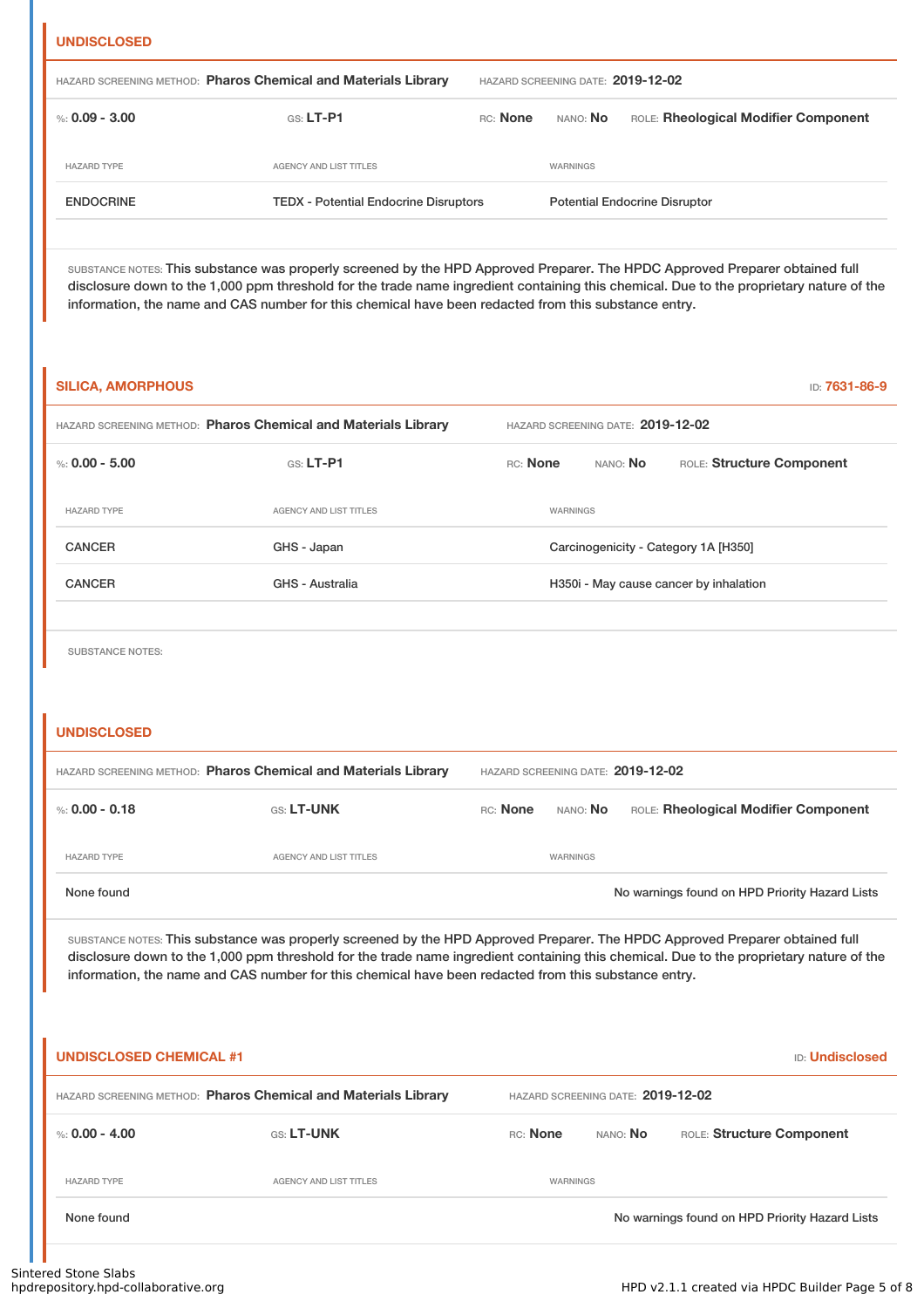SUBSTANCE NOTES: This substance was properly screened by the HPD Approved Preparer. The HPDC Approved Preparer obtained full disclosure down to the 1,000 ppm threshold for the trade name ingredient containing this chemical. Due to the proprietary nature of the information, the name and CAS number for this chemical have been redacted from this substance entry.

| <b>UNDISCLOSED CHEMICAL #2</b><br><b>ID:</b> Undisclosed       |                                   |                                     |          |                           |  |
|----------------------------------------------------------------|-----------------------------------|-------------------------------------|----------|---------------------------|--|
| HAZARD SCREENING METHOD: Pharos Chemical and Materials Library | HAZARD SCREENING DATE: 2019-12-02 |                                     |          |                           |  |
| %: 0.00 - 1.00                                                 | <b>GS: LT-UNK</b>                 | <b>RC:</b> None                     | NANO: No | ROLE: Structure Component |  |
| <b>HAZARD TYPE</b>                                             | AGENCY AND LIST TITLES            | WARNINGS                            |          |                           |  |
| <b>RESPIRATORY</b>                                             | AOEC - Asthmagens                 | Asthmagen (Rs) - sensitizer-induced |          |                           |  |

SUBSTANCE NOTES: This substance was properly screened by the HPD Approved Preparer. The HPDC Approved Preparer obtained full disclosure down to the 1,000 ppm threshold for the trade name ingredient containing this chemical. Due to the proprietary nature of the information, the name and CAS number for this chemical have been redacted from this substance entry.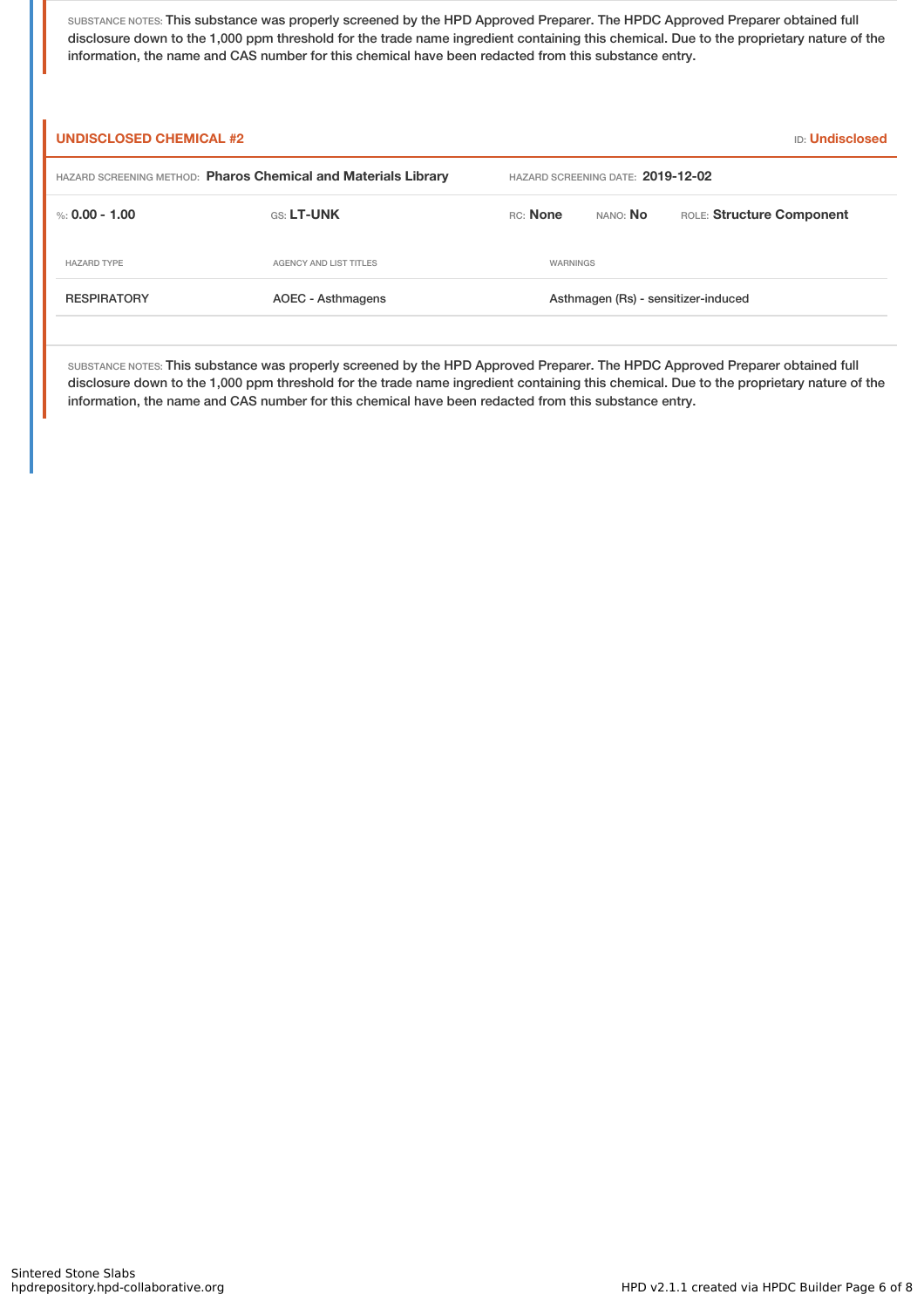This section lists applicable certification and standards compliance information for VOC emissions and VOC content. Other types of *health or environmental performance testing or certifications completed for the product may be provided.*

| <b>VOC EMISSIONS</b>                                          | <b>No VOC Certification</b>  |                     |                       |  |  |  |
|---------------------------------------------------------------|------------------------------|---------------------|-----------------------|--|--|--|
| CERTIFYING PARTY: Self-declared<br>APPLICABLE FACILITIES: N/A | ISSUE DATE: $2019-$<br>11-26 | <b>EXPIRY DATE:</b> | CERTIFIER OR LAB: N/A |  |  |  |
| CERTIFICATE URL:                                              |                              |                     |                       |  |  |  |

CERTIFICATION AND COMPLIANCE NOTES: CDPH Standard V1.2 (Section 01350/CHPS)- Not tested

| <b>LCA</b>                                                                                     |                                     | <b>Environmental Product Declaration</b><br>(EPD) by BRE |                                 |  |  |
|------------------------------------------------------------------------------------------------|-------------------------------------|----------------------------------------------------------|---------------------------------|--|--|
| CERTIFYING PARTY: Third Party<br>APPLICABLE FACILITIES: All Facilities                         | <b>ISSUE DATE:</b><br>$2019 - 01 -$ | <b>EXPIRY DATE:</b><br>2024-01-                          | <b>CERTIFIER OR LAB:</b><br>bre |  |  |
| <b>CERTIFICATE URL:</b><br>http://www.greenbooklive.com/pdfdocs/en15804epd/BREGENEPD000236.pdf | 10                                  | 09                                                       |                                 |  |  |

CERTIFICATION AND COMPLIANCE NOTES: EPD Number: 000236; BRE Environmental Profiles 2013 Product Category Rules for Type III environmental product declaration of construction products to EN 15804:2012+A1:2013.

# **H** Section 4: Accessories

This section lists related products or materials that the manufacturer requires or recommends for installation (such as adhesives or fasteners), maintenance, cleaning, or operations. For information relating to the contents of these related products, refer to their *applicable Health Product Declarations, if available.*

No accessories are required for this product.

# **Section 5: General Notes**

Lapitec can be used in a minimum thickness of 12 mm and a maximum of 30 mm, in a maximum size of 1500 x 3365 mm, or cut into different sizes and shapes. Sintered stone can be installed with thin set, with mechanical fasteners (e.g. rivets, screws, undercut bolts, clips), with structural bonding (e.g. polyurethane glue, silicone glue), or directly to a substrate upon a subframe (e.g. aluminum, galvanized steel), none of which are included under this HPD.